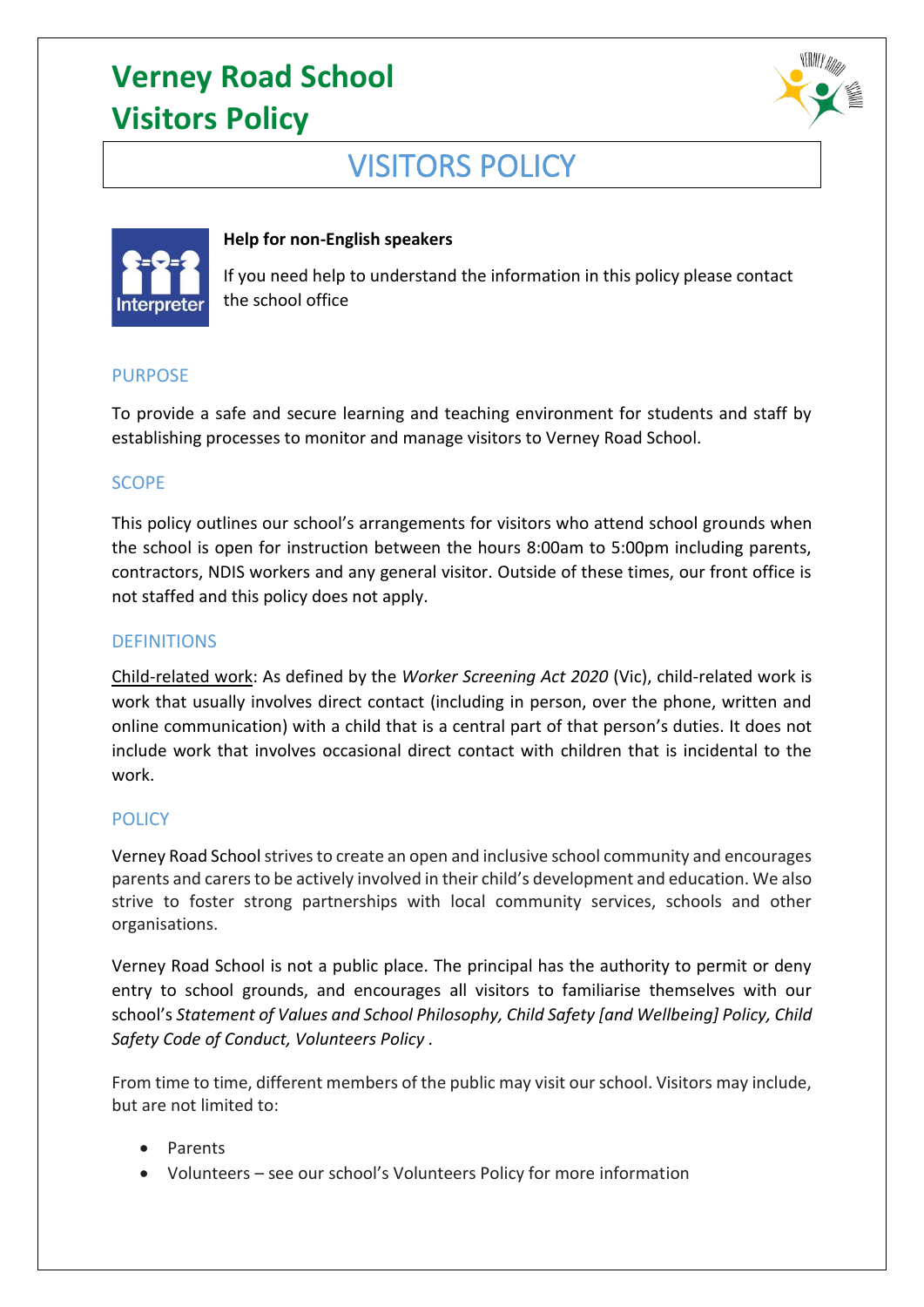

- Prospective parents, students and employees
- Invited speakers, sessional instructors and others addressing learning and development
- Public officials (e.g. Members of Parliament, local councillors)
- Persons conducting business e.g.: uniform suppliers, booksellers, official school photographers, commercial salespeople
- Tradespeople
- Children's services agencies
- Department of Families, Fairness and Housing workers
- Victoria Police
- Persons authorised to enter school premises (e.g. Worksafe inspectors, health officers etc)
- Other Department of Education and Training staff (including allied health staff) or contractors
- NDIS therapists or other allied health or health practitioners

## **Sign in procedure**

All visitors to Verney Road School are required to report to the school office on arrival (see exceptions below in relation to parents/carers). Visitors must

- Record their name, signature, date and time of visit and purpose of visit in sign in ipad at the office
- Provide proof of identification to office staff upon request
- Produce evidence of their valid Working with Children Clearance where required by this policy (see below)
- Follow instruction from school staff and abide by all relevant school policies relating to appropriate conduct on school grounds including [insert relevant policies eg: Child Safety Code of Conduct, Respect for School Staff, Statement of Values and School Philosophy etc] as well as Department policies such as the [Sexual Harassment Policy](https://www2.education.vic.gov.au/pal/sexual-harassment/overview) and [Workplace Bullying Policy](https://www2.education.vic.gov.au/pal/workplace-bullying/policy)
- Return to the office upon departure, sign out

Verney Road School will ensure that our school's Child Safety Code of Conduct is available and visible to visitors when they sign in.

## **COVID-19 vaccination information**

Our school follows Department of Education and Training policy with respect to the requirements relating to attendance on school sites and COVID-19 vaccinations.

For further information, refer to:

• COVID-19 Vaccinations – [Visitors and Volunteers on School Sites](https://www2.education.vic.gov.au/pal/covid-19-vaccinations-visitors-volunteers/policy)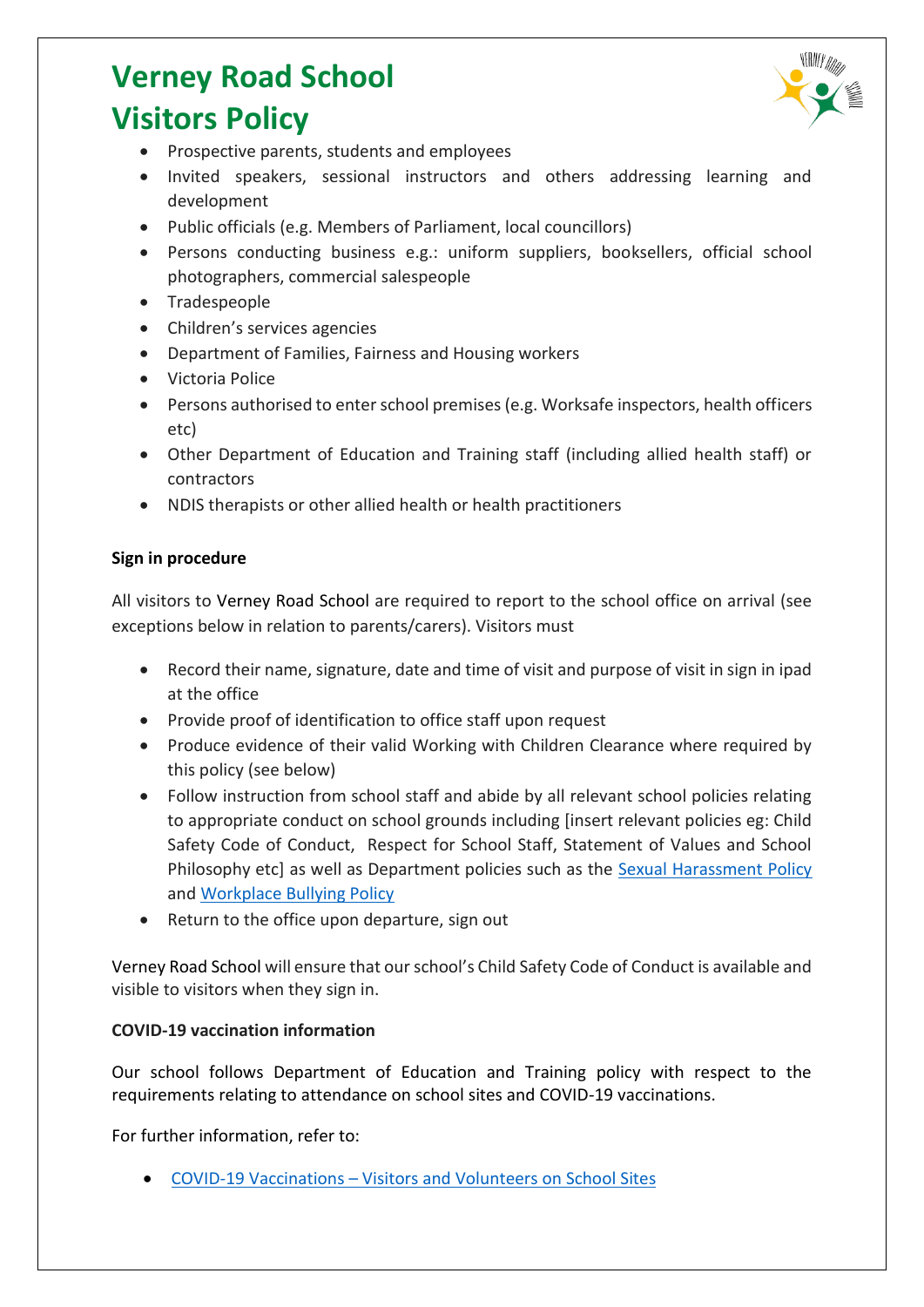

### **Working with Children Clearance and other suitability checks**

For Working with Children (WWC) Check and other suitability check requirements relating to parents/carers and other volunteers working with students please see our Volunteers Policy

All visitors who are engaged in **child-related work** (see definition above) must have a valid WWC Clearance. Additional suitability checks may also be required such as reference, proof of identity, qualification and work history involving children checks.

In some circumstances, visitors to Verney Road School who are **not** engaged in child-related work will also be required to produce a valid WWC Clearance depending on the particular circumstances of their visit. For example, Verney Road School will require a valid WWC Clearance for:

- visitors who will be working regularly with children during the time they are visiting, even though direct contact with children is not a central part of their normal duties
- visitors (e.g. contractors), who will regularly be performing unsupervised work at the school during school hours or any other time where children are present. Further background checks, including references, may also be requested at the discretion of the principal.

Visitors who will be working in areas away from students (e.g. a visiting auditor who will be located in the front office with administration staff) or who will be supervised and accompanied by a staff member during their visit (e.g. a Member of Parliament, a journalist, a prospective parent on a school tour) will not be required to have a WWC Clearance.

Sworn Victoria Police officers or sworn Australian Federal Police officers are exempt from requiring a WWC Check, but may be asked to verify that they are sworn officers by providing proof of identification.

### **Invited speakers and presenters**

On occasion, Verney Road School may invite external speakers or providers to deliver incursions, presentations, workshops and special programs for our students. Consistent with Department of Education and Training requirements, Verney Road School will:

- ensure that the content of presentations and programs by external providers contributes to the educational development of our students and is consistent with curriculum objectives
- ensure that any proposed visit, programs or content delivered by visitors complies with the requirement that education in Victorian government schools is secular and is consistent with the values of public education, Department policies and the *Education and Training Reform Act 2006* (Vic). In particular, programs delivered by visitors are to be delivered in a manner that supports and promotes the principles and practice of Australian democracy including a commitment to: